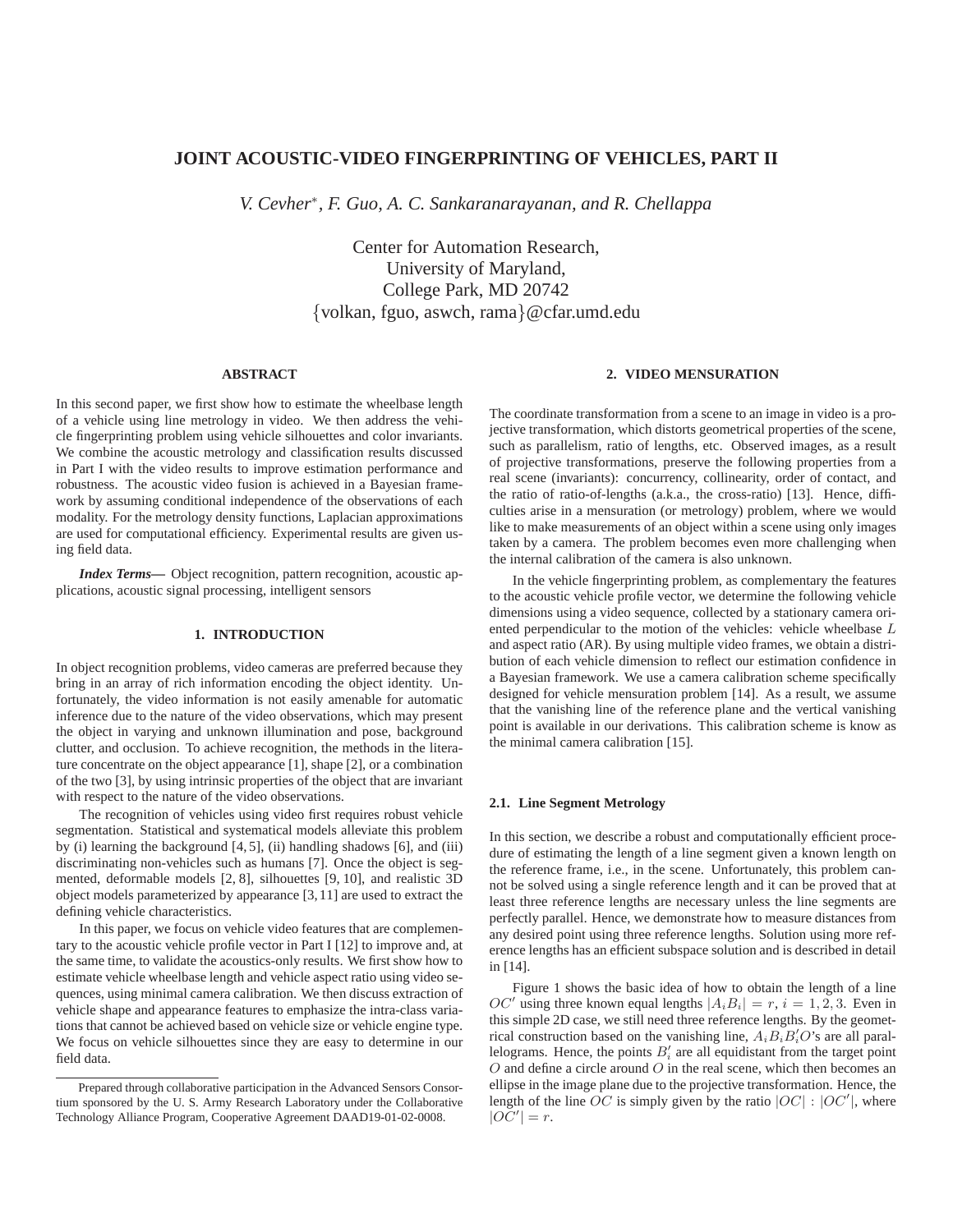

**Fig. 1**. Lines that start from the same vanishing point are parallel by the projective geometry. Then,  $q_i O || q_i A_i$  and  $p_i O || p_i B'_i$  by construction.



**Fig. 2**. (a) Original image (Nissan Maxima in Fig. 3(d,e,f) in Part I). (b) Thresholded image. (c) Estimated wheel covers and their centers (+).

#### **2.2. Wheel Detection and Tracking**

For wheel detection, we assume that the tire of a vehicle is always black and the wheel covers are silver or gray. Therefore, a simple intensity filter can separate the wheel cover from the tires as shown in Fig. 2. After the extraction of the blobs that represent the wheel cover, we determine their center position and mark as the wheel centers. When this estimation is done jointly with the tracking of the vehicle [14, 16, 17], it results in multiple wheelbase length estimates that defines a pdf  $p(L)$  for L.

We now describe the video wheelbase pdf estimation procedure by an example. Figure 3 shows the wheelbase detection and pdf estimation results for the control vehicle Nissan Maxima on a two-way street (Fig. 2). The video resolution is  $320 \times 240$ . In the figure, the lower left corner is taken as the origin. Figure 3(a) shows the wheelbase estimation results, corresponding to the different runs of the same vehicle. We acquire 24 frames from a total of four runs. We use the line segment metrology to project the estimates on the same wheel center and calculate the mean and the variance of the wheelbase distribution. This variance is then used to construct the pdf in Fig. 3(b) using Parzen methods [18].

## **3. SHAPE AND APPEARANCE**

In this paper, we use extracted vehicle silhouettes to determine the vehicle shapes, because the video camera used in our experiments is oriented perpendicular to the motion of the vehicles and is parallel to the ground plane. At other camera configurations, it is possible to build 3D models using planar motion constraints via tracking [11] or use pre-built models for discrimination under varying illumination conditions [3]. To encode the vehicle appearance, we propose to use illumination invariant (for both matte and shiny surfaces)  $l_1l_2l_3$  color measure [19, 20] under white illumination, which is satisfied for vehicles during the day. Equations (27)- (29) in [19] define  $l_1, l_2, l_3$  in terms of RGB values (Table 1).

To determine the vehicle silhouettes, we first determine the statistical



**Fig. 3**. (a) Wheel detection results of the calibration vehicle Nissan Maxima (+ corresponds to the run in Fig. 3(d,e,f) in Part I). (b) The estimated pdf for the wheelbase length. The mode of the distribution is set to 270cm, corresponding to the manufacturer's specification. The mean and the variance of the distribution is  $276.3$ cm and  $(27.3cm)^2$ .

**Table 1**. Vehicle Shape and Appearance

|                 |            |            |            |            | . .          |          |           |              |
|-----------------|------------|------------|------------|------------|--------------|----------|-----------|--------------|
| Vehicle         | $\omega_1$ | $\omega_2$ | $\omega_3$ | $\omega_4$ | $\omega_{5}$ | $l_{1}$  | $\iota_2$ | $^{\iota_3}$ |
| $\mathcal{V}_1$ | 8.6177     | 7.4597     | 7.7005     | 5.2211     | 7.1051       | $\Omega$ | 0.5000    | 0.5000       |
| $v_{2}$         | 8.7402     | 5.6839     | 6.5009     | 5.9914     | 6.5673       | 0.0055   | 0.5495    | 0.4451       |
| $v_3$           | 6.9970     | 2.7016     | 2.4357     | 6.9836     | 3.5238       | 0.6429   | 0.2857    | 0.0714       |
| $v_4$           | 7.8884     | 3.7738     | 4.0195     | 6.1920     | 4.6284       | 0.3810   | 0.5952    | 0.0238       |
| ${\nu}_5$       | 6.7251     | 2.5737     | 2.9351     | 5.5913     | 2.9551       | 0.2368   | 0.6579    | 0.1053       |
| $v_6$           | 4.2321     | 5.9754     | 2.3604     | 7.8313     | 1.1111       | 0.1667   | 0.6667    | 0.1667       |
| $v_{\tau}$      | 7.3992     | 2.4707     | 3.2560     | 5.2688     | 3.6770       | 0.2302   | 0.6594    | 0.1104       |
| $\nu_8$         | 7.9148     | 2.5141     | 3.5488     | 7.1726     | 4.3853       | 0.3228   | 0.6271    | 0.0501       |
| $v_9$           | 11.6709    | 9.4643     | 10.6410    | 6.5768     | 9.8081       | 0.1162   | 0.6609    | 0.2228       |
| $v_{10}$        | 8.7663     | 3.5790     | 4.6002     | 6.1067     | 4.9960       | 0.2162   | 0.1216    | 0.6622       |

parameters of the background [4, 5]. Then, the objects are detected using background subtraction. The resulting image is median filtered and averaged over multiple frames while compensating for the target motion. We choose the largest blob in the resulting image and then remove the vehicle shadows [6] to obtain the silhouette (Fig. 4).



**Fig. 4**. (a) Nissan Rodeo. (b) Background subtraction. (c) Denoising and shape extraction: (i) select the largest blob in (b), (ii) apply a median filter, (iii) average over multiple frames, and (iv) extract the silhouette.

We use five different classes  $\omega_i$  to represent vehicle silhouette shapes for bus, sedan, mini van, truck, and SUV, as shown in Fig. 5. To determine the similarity of each of the calculated silhouettes to each of the classes  $\omega_i$ , we use the Hausdorff distance [21], which is relatively insensitive to the perturbations of the image and is computationally efficient. Table 1 summarizes the Hausdorff distance for the ten test vehicles in Fig. 5. In the calculations, we discard the bottom %30 of the calculated silhouette to decrease the detrimental effect of the shadows. Using the Hausdorff distance, only  $\mathcal{V}_3$  is misclassified as in  $\omega_3$ , whereas it judiciously belongs to  $\omega_2$ . However, as can be seen in the Table 1 and Fig. 5, the vehicle silhouette is close to both classes. Hence, the misclassification is mainly due to our choice of the generic class shapes.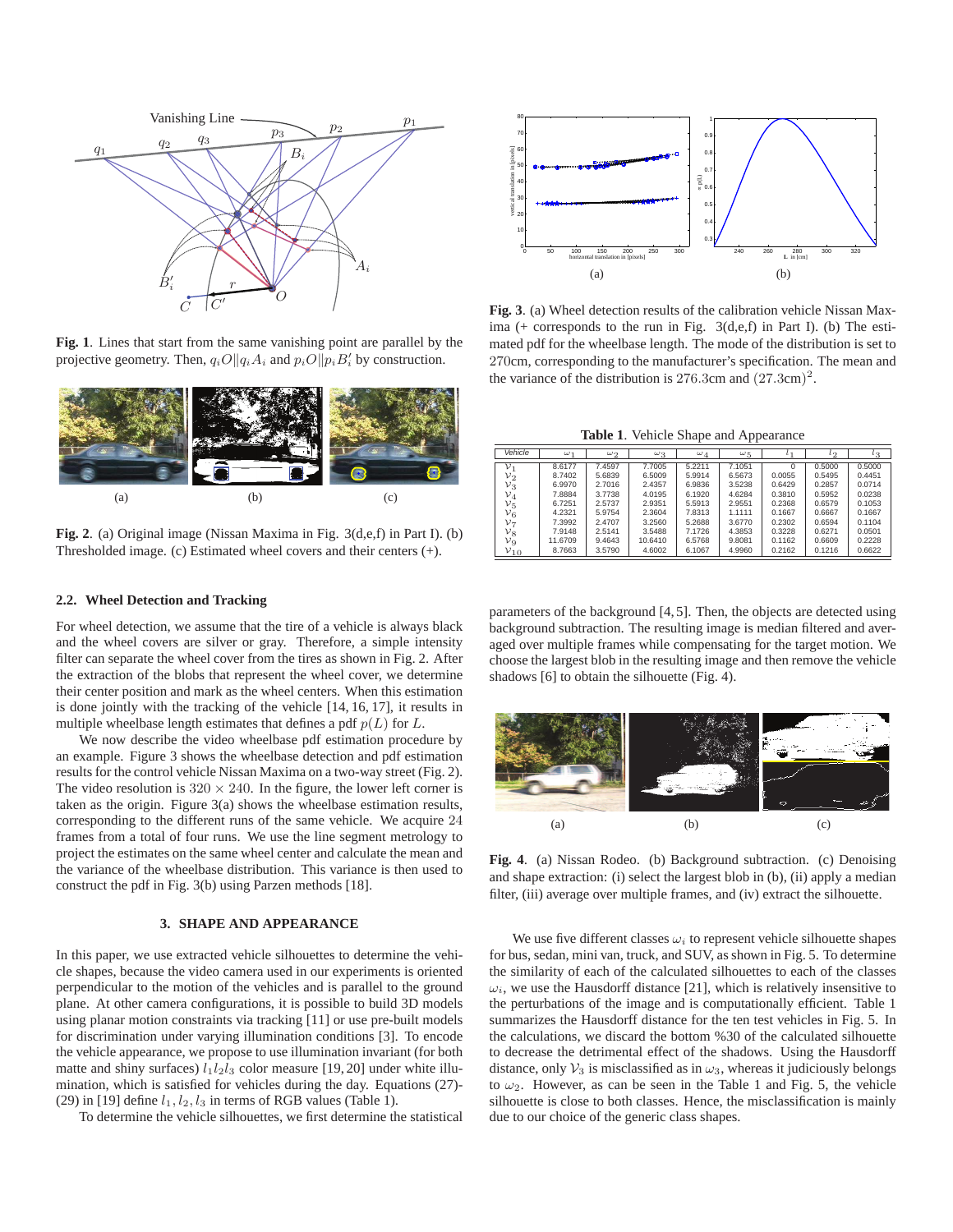

**Fig. 5**. Vehicle silhouette results. The notation  $V_i[j]$  refers silhouette results for the *i*th vehicle in Table 2 obtained by using  $j$  frames. Note that as  $j$  increases, the estimated silhouettes improve.

## **4. JOINT ACOUSTIC-VIDEO VEHICLE PROFILE VECTOR**

In Part I, we defined an acoustic vehicle profile vector using the physical parameters and the envelope shape (ES) component parameters. We now extend the the acoustic vehicle profile vector to also include (i) the video mensuration results, (ii) the shape information in terms of the Hausdorff distances to each classes  $\omega_i$ , and (iii) the appearance information  $l_i$  to form a fingerprint of the vehicle. As opposed to choosing one class for each vehicle, we deliberately choose to keep the Hausdorff distance to each vehicle class since it allows the propagation of the identity in a probabilistic framework. If other shape, appearance, and mensuration results are available, they should also be included in the profile vector.

### **5. EXPERIMENTS**

#### **5.1. Acoustic Vehicle Fingerprinting**

Tables 1 and 2 summarize the results, using the vehicle profiling methods outlined both in Part I and Part II. In Table 2, it is apparent from the variance and bias estimates that acoustic estimation of the vehicle speeds improves, compared to the classical methods such is by Couvreur and Bresler ([7] in Part I), when they are jointly estimated with the classification features. Another possible reason for the improvement is the multiplicative noise model used in our acoustic observations.

The vehicle profile vector also provides a natural basis for classifying vehicles. Figures 6(a) and (b) show that the vehicles can be separated into two classes based on their length and size. Note that the even though estimated vehicle lengths are not exact vehicle lengths, they can separate small vehicles from large vehicles . Figure 6(c) also illustrates that it is possible to identify loud vehicles such as vehicles with mechanical problems or heavily loaded SUV's or pick-up trucks, which are expected to be louder than usual. Hence, given two similar vehicles, it may be possible to identify if one of them is heavily loaded or has mechanical problems even if they move at different speeds.



**Fig. 6**. (a) Estimated vehicle lengths are compared. There is a clear separation between small and large vehicles (Rodeo is misclassified). (b) Estimated vehicle sizes are compared. (c) Logarithm of the vehicle signal amplitudes are plotted with respect to their speed. There is a linear trend in the plot as also indicated by [22]. The solid line represents a least squares fit to the data without Nissan Maxima. The dotted lines are one standard deviation away from the mean. Nissan Maxima is louder than the other cars because the vehicle has mechanical problems.

### **5.2. Video Vehicle Fingerprinting**

The shape, appearance, and mensuration features in video render this modality more capable in distinguishing vehicles. The video can separate the vehicles into finer classes such as sedans, trucks, and SUV's (as opposed to rougher classes such as small or large); and can much accurately calculate vehicle wheelbase length, when compared to acoustics alone. Although the estimated vehicle aspect ratios (AR) are biased, it is easy to see that when de-meaned, AR is an effective discriminative feature (Table 2). Unfortunately, the authors could not automatically determine the wheelbase lengths for some of the test vehicles using the video data, as marked by - in Table 2. A possible reason for this is the faster vehicle movements, which result in fewer frames that are also significantly motion blurred, for parameter estimation due to a constant (and narrow) camera field-of-view.

#### **5.3. Joint Acoustic Video Fingerprinting**

In our experiment, the acoustic and video modalities provided complementary information to each other and overcame each other's weaknesses. As can be seen in Table 2, acoustics provided mensuration results when the video failed. Moreover, Fig. 7 illustrates a case where the video helps acoustics to resolve a bi-modal mensuration result. The acoustics-only mode estimate for  $(L, W)$  is  $(5.20, 1.35)$  m, over the second mode in the likelihood function around  $(L, W) = (2.93, 1.5)$ m, which is only fractionally lower in the dynamic scale of the log likelihood function. The video mensuration result for the wheelbase length is  $L = 2.71$ m. When combined with acoustics, the final wheelbase and width estimates become  $(L, W)_{joint} = (2.76, 1.50)$ m ( $\sigma_{L, joint} = 7.27$ cm), which consequently corrects the acoustic classification result in Fig. 6(a) and (b); and further improves the width estimate. This combination is achieved by multiplying two Laplacian approximations of the modality pdf's. Hence, the resulting fusion result is a Gaussian approximation. Other combined length estimates are  $(L, \sigma_L)_{joint} = (2.96, .20)$ m ( $V_3$ ),  $(2.88, .22)$ m ( $V_4$ ),  $(2.62, .16)$ m ( $V_5$ ), and  $(2.86, .31)$ m ( $V_{10}$ ). In addition, notably, as the video estimates deteriorate when the vehicles increase their speed, the acoustic results tend to improve because the vehicles become louder, thereby improving the acoustic signal-to-noise ratio.

#### **6. CONCLUSIONS**

In this paper, we discussed video fingerprinting features that are complimentary to the acoustic profile vector, introduced in Part I. We showed